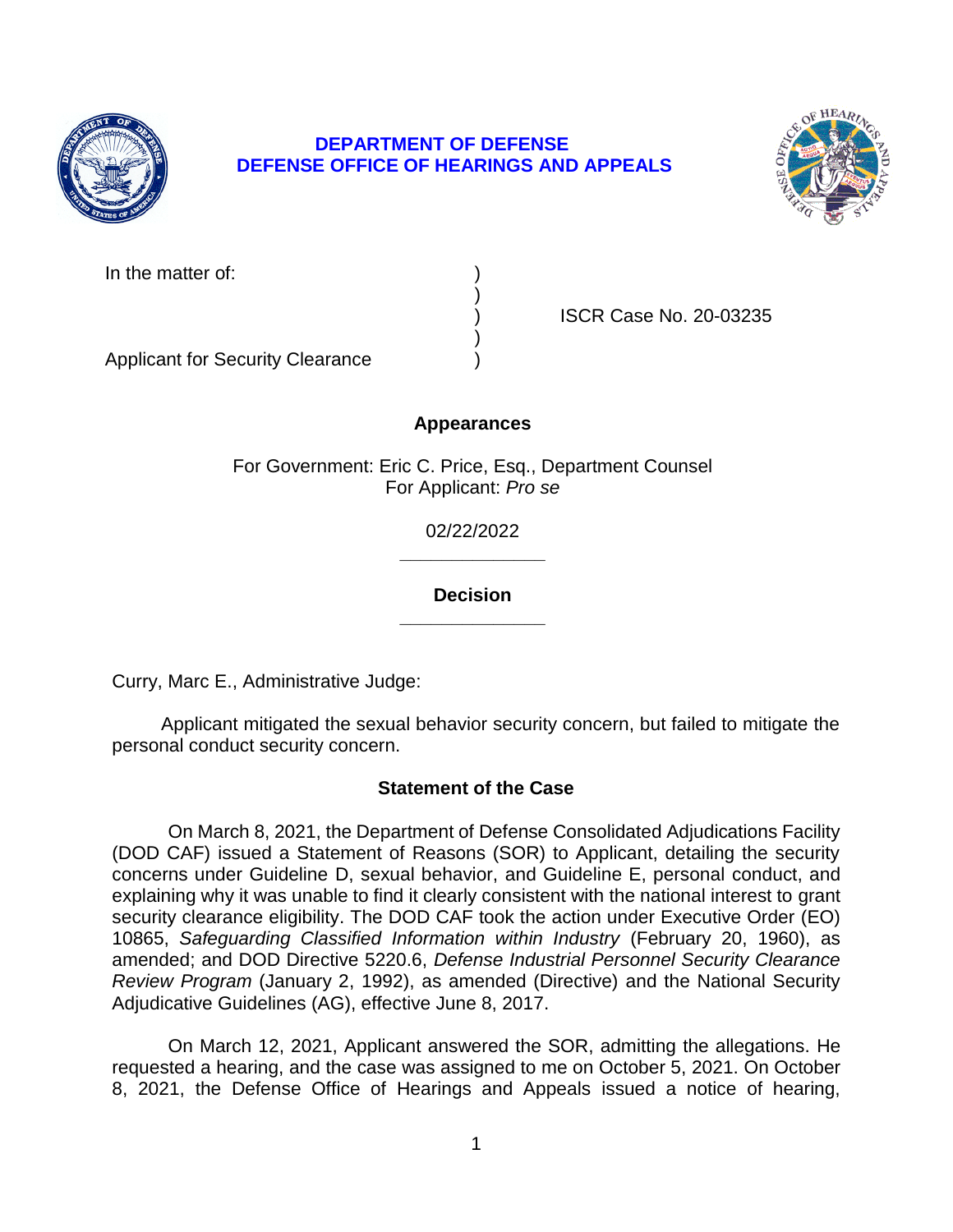scheduling Applicant's case for October 18, 2021. The hearing was held as scheduled. I received five Government exhibits (GE 1 – GE 5), 12 Applicant exhibits (AE 1 – AE 12), and considered Applicant's testimony. I also incorporated a copy of the discovery letter that Department Counsel mailed to Applicant (Hearing Exhibit I). The transcript (Tr.) was received on October 26, 2021.

#### **Findings of Fact**

 Applicant is a 41-year-old married man with two teenage children and one teenage stepchild. Two previous marriages ended in divorce. (GE 1 at 22-23) He has been married to his current wife for nearly two years. (AE C) Applicant is a high school graduate and has taken some college courses. (GE 1 at 12) He is a veteran of the U.S. Marine Corps, serving from 2003 to 2017. (GE F at 1) He served in two overseas combat theaters. (AE E at 1) He received a discharge under other than honorable conditions. (GE F at 1)

 Currently, Applicant works for a defense contractor as a technician who builds simulators. (AE A at 2; Tr. 17) His job duties include complex panel assembly, panel wiring, building complex cables, and assembling flight training device equipment. (AE L) These duties are similar to the duties that Applicant performed when he was in the Marines. (GE L at 2) Applicant is highly respected on the job. According to his most recent performance evaluation in March 2021, his quality of work and initiative are excellent. (AE  $K$  at 3)

 From 2008 to 2017, Applicant engaged in compulsive sexual behavior. This behavior began shortly after he returned from his second overseas combat deployment. He would seek out women and couples to have sexual intercourse on a weekly basis. (GE 3 at 15) He also engaged in multiple extramarital affairs. (Answer at 1) Per his counselor, some of this behavior was of a public nature. (AE A at 6)

 In 2011, Applicant sought help from a psychiatrist who diagnosed him as a sex addict. (Answer at 1; GE 3 at 15; AE 3 at 4) He consulted with the psychiatrist for three to four months. (AE A at 3) Applicant began attending therapy, consistent with his psychiatrist's recommendation. (GE 3 at 15; Tr. 32) He attended therapy for eight months on a weekly basis. (EX A at 3) The psychiatrist also recommended that Applicant tell his then wife about his sex addiction. (GE 3 at 15) Applicant followed his psychiatrist's advice, leading to her decision to seek a divorce, (GE 3 at 15)

 Applicant began dating his second wife after his divorce. He subsequently stopped engaging in sex with random partners. GE 3 at 15) Sometime after dating his second wife, Applicant stopped seeing his therapist. Consequently, he began indulging in sex with random partners again.

 In August 2017, Applicant was tried at a summary court martial for violation of Uniform Code of Military Justice, Article 92, violation of a lawful general order and dereliction of duty, and Article 93, maltreatment of a subordinate, after being involved in a sexual encounter with two subordinates approximately nine months earlier. (Answer at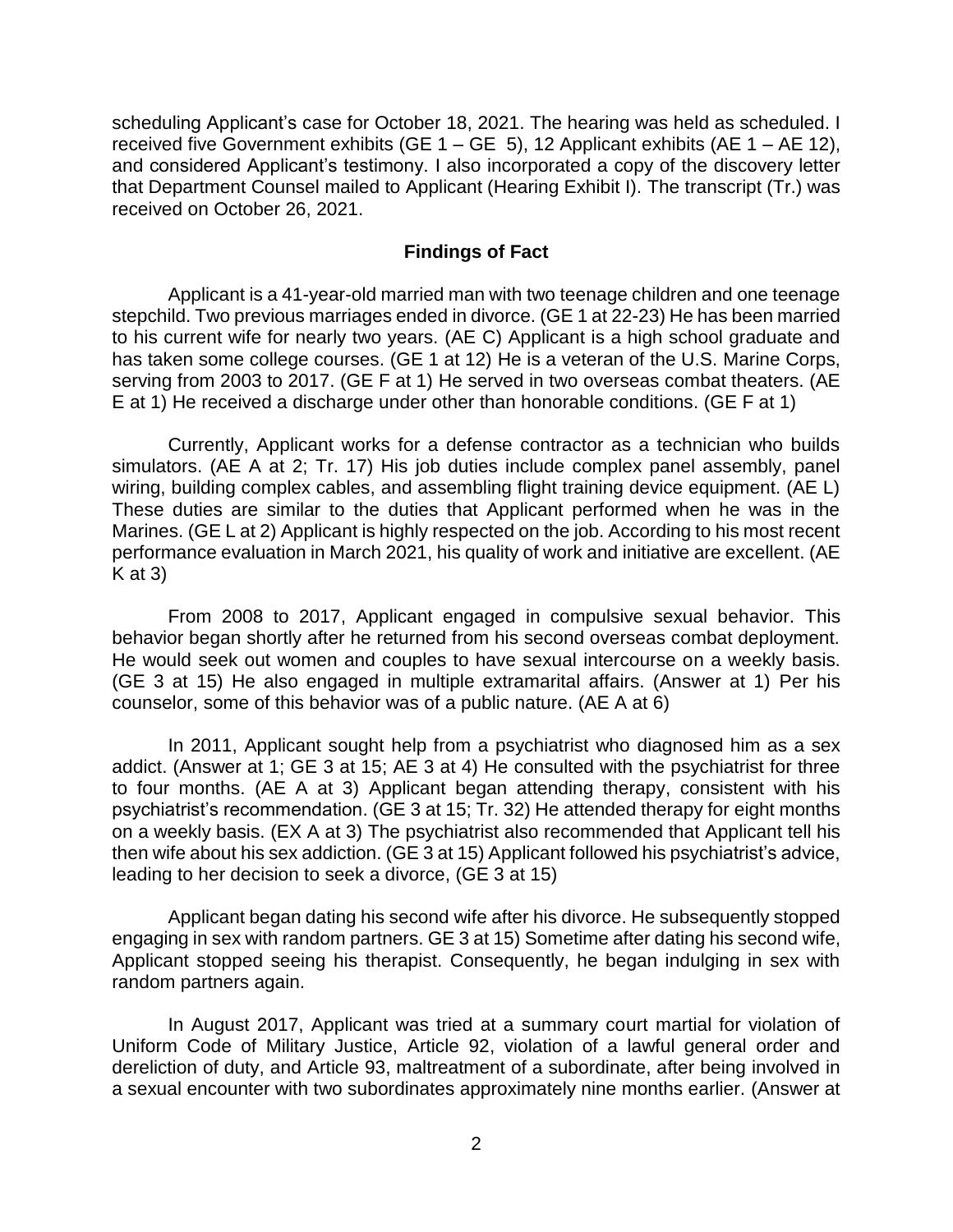1; GE 3 at 16) He was convicted, demoted, given half pay for three months, confined to the barracks for four to six weeks, placed on restricted duty, and discharged. (Answer at 1; GE 4; Tr. 45)

 Applicant has not engaged in any sexually addictive behavior since December 2017. In early 2018, he met his current wife. They married in 2019. She is aware of his past behavior, and characterizes him as "a good, kind, caring man who works hard day in and day out to support [their] family . . ." (GE D at 1) She is aware of his past conduct. (AE D at 1)

 In October 2021, Applicant consulted with a certified addictions counselor who is professionally familiar with the adjudicative guidelines in the Directive, having evaluated hundreds of security clearance holders and applicants over the years. (AE A, AE B) During the consultation, Applicant elaborated on the roots of his sexual addiction, attributing it to what he considered, in retrospect, to have been caused by undiagnosed post-traumatic stress disorder, which worsened at the conclusion of his deployment when he was transferred to recruitment duty. (AE A at 2) The stress of striving to meet recruitment quotas led him to act out in a sexual manner by going to strip clubs, picking up women at bars, and engaging in sexual encounters of a public nature. (AE A at 7) The more stressed he became, the more he engaged in high-risk sexual behavior.

 According to the therapist, Applicant's behavior "was a direct result of trying to replicate the adrenaline responses during deployment, or offset the anxiety he experienced as a recruiter." (AE A at 3) She characterized him as forthright, remorseful, and fully cooperative. (AE A at 2, 7) The standardized testing the therapist conducted revealed that Applicant was in prolonged recovery from sexually acting out after his combat deployment and his stint as a recruiter. (AE A at 7) The therapist ultimately concluded that Applicant had no disorder and that he "is not at risk of relapse or return to his previous behavior." (AE A at 7)

 On cross-examination, Department Counsel asked Applicant to provide an approximate number of extramarital sexual encounters that he had between 2008 and 2017, (Tr. 34) He said that he did not recall. (Tr. 35) After he continued to be evasive in this manner, I advised him of the importance of transparency to the security clearance process, and asked him to provide a "ball park estimate." (Tr. 35) Department counsel then said the following:

I think the Judge is asking for a ball park estimate. Do you have a ball park estimate of the number of extramarital sexual encounters you have had? (Tr. 35)

 In response, Applicant replied," I'm not going to presume a number that's not factual; that's not going to happen." (Tr. 35)

 Department Counsel then asked Applicant whether he had ever engaged in sexual behavior of a public nature. He replied, "I don't recall." (Tr. 38) When asked if his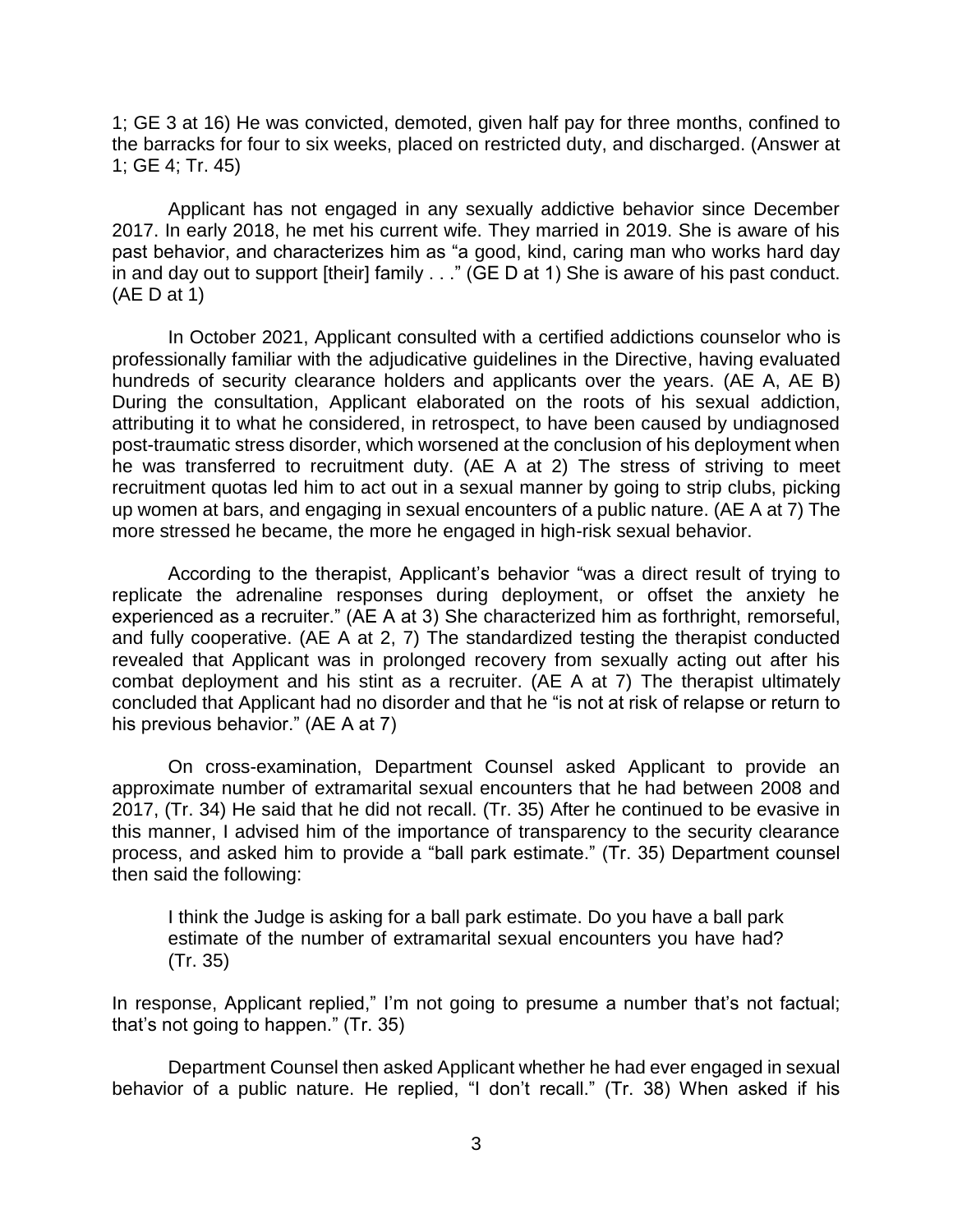she was to have said that you engaged in sexual encounters of a public nature?" (Tr. 39) counselor's report, which referenced public sexual behavior, was inaccurate, Applicant responded, "I didn't write it." (Tr. 38) I then asked, "would [the counselor] be inaccurate if Applicant responded, "I don't know." (Tr. 39)

#### **Policies**

The U.S. Supreme Court has recognized the substantial discretion the Executive Branch has in regulating access to information pertaining to national security, emphasizing that "no one has a 'right' to a security clearance." *Department of the Navy v. Egan*, 484 U.S. 518, 528 (1988). When evaluating an applicant's suitability for a security clearance, the administrative judge must consider the adjudicative guidelines. In addition to brief introductory explanations for each guideline, the adjudicative guidelines list potentially disqualifying conditions and mitigating conditions, which are required to be considered in evaluating an applicant's eligibility for access to classified information. These guidelines are not inflexible rules of law. Instead, recognizing the complexities of human behavior, these guidelines are applied in conjunction with the factors listed in the adjudicative process. The administrative judge's overall adjudicative goal is a fair, impartial, and commonsense decision. According to AG ¶ 2(c), the entire process is a conscientious scrutiny of a number of variables known as the "whole-person concept." The administrative judge must consider all available, reliable information about the person, past and present, favorable and unfavorable, in making a decision.

The protection of the national security is the paramount consideration. AG  $\P$  2(b) eligibility will be resolved in favor of the national security." In reaching this decision, I have drawn only those conclusions that are reasonable, logical, and based on the evidence contained in the record. Under Directive ¶ E3.1.14, the Government must present evidence to establish controverted facts alleged in the SOR. Under Directive ¶ E3.1.15, the applicant is responsible for presenting "witnesses and other evidence to rebut, explain, extenuate, or mitigate facts admitted by applicant or proven by Department Counsel. . . ." The applicant has the ultimate burden of persuasion to obtain a favorable requires that "[a]ny doubt concerning personnel being considered for national security security decision.

 A person who seeks access to classified information enters into a fiduciary relationship with the Government predicated upon trust and confidence. This relationship transcends normal duty hours and endures throughout off-duty hours. The Government reposes a high degree of trust and confidence in individuals to whom it grants access to classified information. Decisions include, by necessity, consideration of the possible risk that the applicant may deliberately or inadvertently fail to safeguard classified information. Such decisions entail a certain degree of legally permissible extrapolation about potential, rather than actual, risk of compromise of classified information. Section 7 of Executive Order 10865 provides that decisions shall be "in terms of the national interest and shall in no sense be a determination as to the loyalty of the applicant concerned." *See also* EO 12968, Section 3.1(b) (listing multiple prerequisites for access to classified or sensitive information).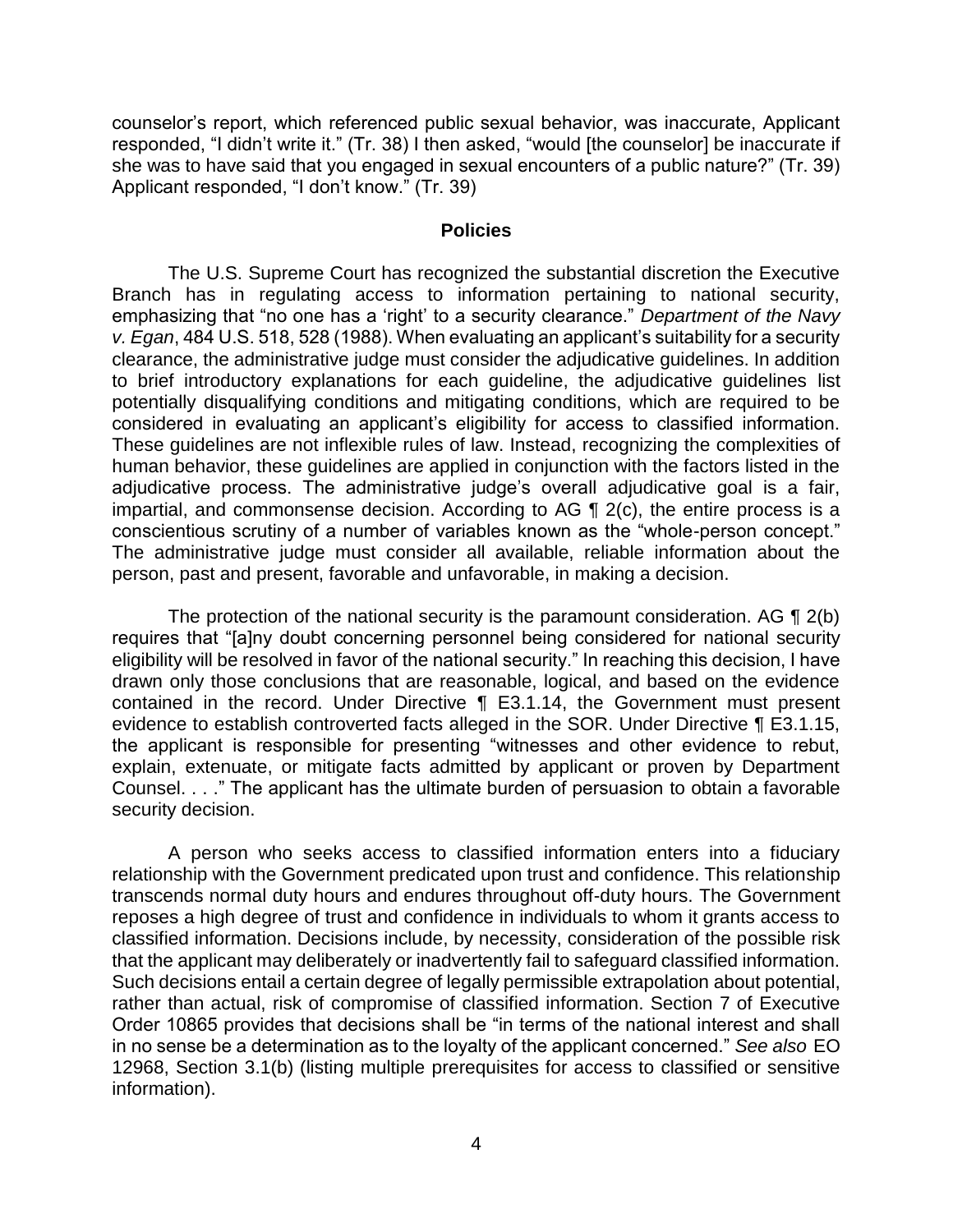Under the whole-person concept, the administrative judge must consider the totality of an applicant's conduct and all relevant circumstances in light of the nine adjudicative process factors in AG  $\P$  2(d).<sup>1</sup>

#### **Analysis**

## **Guideline D: Sexual Behavior**

The security concerns about sexual behavior are set forth in AG ¶ 18:

Sexual behavior that involves a criminal offense; reflects a lack of judgment or discretion, or may subject the individual to undue influence of coercion, exploitation, or duress . . . may raise questions about an individual's judgment, reliability, trustworthiness, and ability to protect classified or sensitive information.

 From 2008 to 2017, Applicant engaged in a pattern of compulsive, high risk sexual behavior. In 2011, he was diagnosed with a sexual addiction. Applicant's problem reached its nadir when he was discharged under other than honorable conditions after engaging in a sexual encounter with two subordinates. Under these circumstances, AG ¶ 13(a), "sexual behavior of a criminal nature  $\dots$ ," AG  $\P$  13(c), "sexual behavior that causes an individual to be vulnerable to coercion, exploitation, or duress;" and AG ¶ 13(d), "sexual behavior . . . that reflects a lack of discretion or judgment."

 In October 2021, Applicant consulted with a counselor. After speaking with him and analyzing the results of a standardized test, she concluded that he was in prolonged recovery, and that his sexual misconduct was unlikely to recur. Under these circumstances, AG  $\P$  14(b), "the sexual behavior happened so long ago . . .., that it is unlikely to recur and does not cast doubt on the individual's current reliability, trustworthiness, or judgment," and AG ¶ 14(d), "the individual . . . has received a favorable prognosis from a qualified mental health professional indicating the behavior is readily controllable . . . ." apply.

Applicant's current wife is aware of his sexual addiction. Therefore, AG  $\P$  14(c), "the behavior no longer serves as a basis for coercion, exploitation, or duress," also applies. Under these circumstances, Applicant has mitigated the sexual behavior security concern.

 $\overline{a}$ 

<sup>&</sup>lt;sup>1</sup> The factors under AG  $\P$  2(a) are as follows:

<sup>(1)</sup> the nature, extent, and seriousness of the conduct; (2) the circumstances surrounding the conduct, to include knowledgeable participation; (3) the frequency and recency of the conduct; (4) the individual's age and maturity at the time of the conduct; (5) the extent to which participation is voluntary; (6) the presence or absence of rehabilitation and other permanent behavioral changes; (7) the motivation for the conduct; (8) the potential for pressure, coercion, exploitation, or duress; and (9) the likelihood of continuation or recurrence.